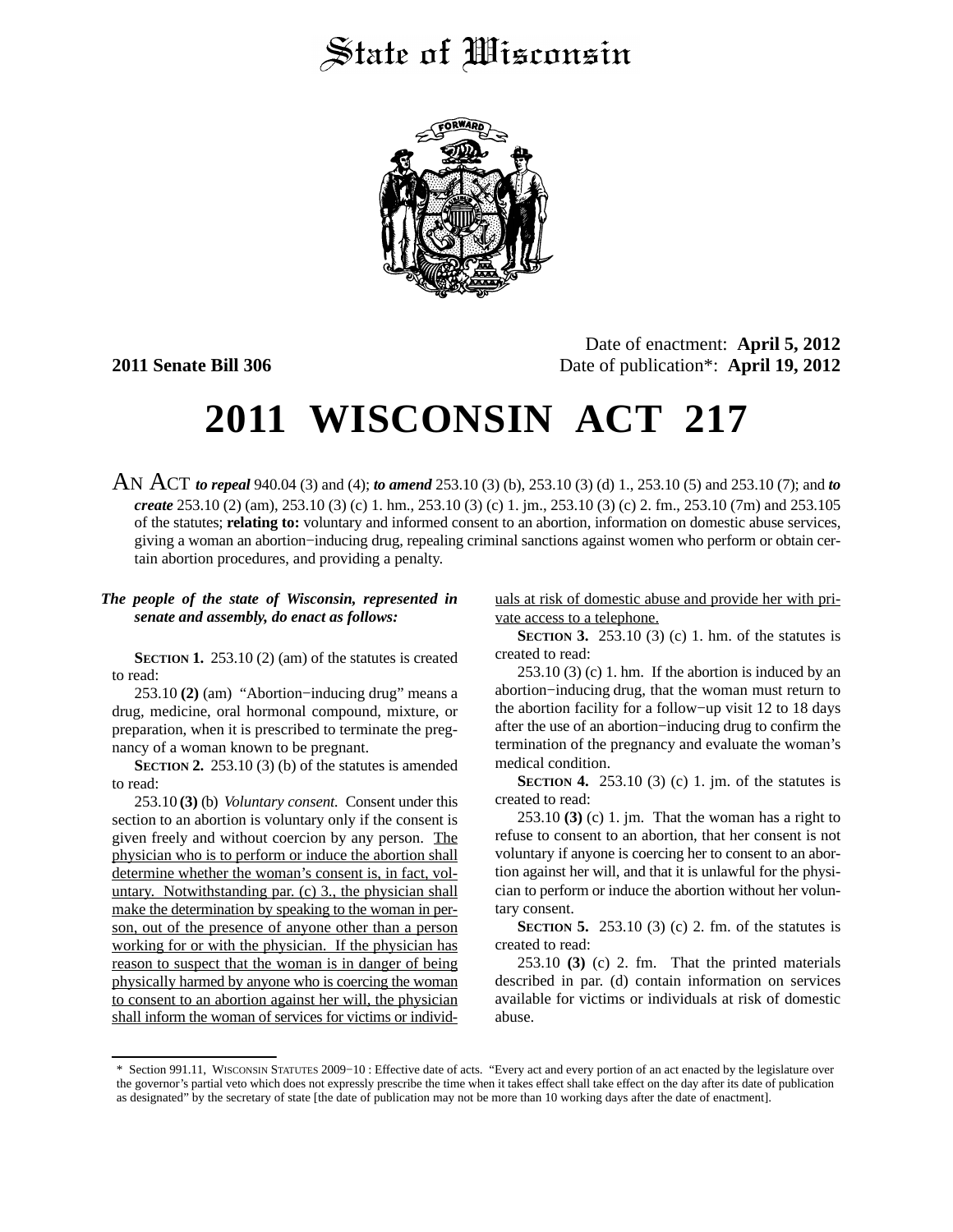**SECTION 6.** 253.10 (3) (d) 1. of the statutes is amended to read:

253.10 **(3)** (d) 1. Geographically indexed materials that are designed to inform a woman about public and private agencies, including adoption agencies, and services that are available to provide information on family planning, as defined in s. 253.07 (1) (a), including natural family planning information, to provide ultrasound imaging services, to assist her if she has received a diagnosis that her unborn child has a disability or if her pregnancy is the result of sexual assault or incest and to assist her through pregnancy, upon childbirth and while the child is dependent. The materials shall include a comprehensive list of the agencies available, a description of the services that they offer and a description of the manner in which they may be contacted, including telephone numbers and addresses, or, at the option of the department, the materials shall include a toll−free, 24−hour telephone number that may be called to obtain an oral listing of available agencies and services in the locality of the caller and a description of the services that the agencies offer and the manner in which they may be contacted. The materials shall provide information on the availability of governmentally funded programs that serve pregnant women and children. Services identified for the woman shall include medical assistance for pregnant women and children under s. 49.47 (4) (am) and 49.471, the availability of family or medical leave under s. 103.10, the Wisconsin works program under ss. 49.141 to 49.161, child care services, child support laws and programs and the credit for expenses for household and dependent care and services necessary for gainful employment under section 21 of the internal revenue code Internal Revenue Code. The materials shall state that it is unlawful to perform an abortion for which consent has been coerced, that any physician who performs or induces an abortion without obtaining the woman's voluntary and informed consent is liable to her for damages in a civil action and is subject to a civil penalty, that the father of a child is liable for assistance in the support of the child, even in instances in which the father has offered to pay for an abortion, and that adoptive parents may pay the costs of prenatal care, childbirth and neonatal care. The materials shall include information, for a woman whose pregnancy is the result of sexual assault or incest, on legal protections available to the woman and her child if she wishes to oppose establishment of paternity or to terminate the father's parental rights. The materials shall state that fetal ultrasound imaging and auscultation of fetal heart tone services are obtainable by pregnant women who wish to use them and shall describe the services. The materials shall include information on services in the state that are available for victims or individuals at risk of domestic abuse.

**SECTION 7.** 253.10 (5) of the statutes is amended to read:

253.10 **(5)** PENALTY. Any person who violates sub. (3) or (3m) (a) 2. or (b) 2. shall be required to forfeit not less than \$1,000 nor more than \$10,000. No penalty may be assessed against the woman upon whom the abortion is performed or induced or attempted to be performed or induced.

**SECTION 8.** 253.10 (7) of the statutes is amended to read:

253.10 **(7)** AFFIRMATIVE DEFENSE. No person is liable under sub. (5) or (6) or under s. 441.07 (1) (f), 448.02 (3) (a), or  $457.26$  (2) (gm) for failure under sub. (3) (c) 2. d. to provide the printed materials described in sub. (3) (d) to a woman or for failure under sub.  $(3)$  (c) 2. d., e., f., fm., or g. to describe the contents of the printed materials if the person has made a reasonably diligent effort to obtain the printed materials under sub. (3) (e) and s. 46.245 and the department and the county department under s. 46.215, 46.22, or 46.23 have not made the printed materials available at the time that the person is required to give them to the woman.

**SECTION 9.** 253.10 (7m) of the statutes is created to read:

253.10 **(7m)** CONFIDENTIALITY IN COURT PROCEED-INGS. (a) In every proceeding brought under this section, the court, upon motion or sua sponte, shall rule whether the identity of any woman upon whom an abortion was performed or induced or attempted to be performed or induced shall be kept confidential unless the woman waives confidentiality. If the court determines that a woman's identity should be kept confidential, the court shall issue orders to the parties, witnesses, and counsel and shall direct the sealing of the record and exclusion of individuals from courtrooms or hearing rooms to the extent necessary to safeguard the woman's identity from public disclosure. If the court issues an order to keep a woman's identity confidential, the court shall provide written findings explaining why the woman's identity should be kept confidential, why the order is essential to that end, how the order is narrowly tailored to its purpose, and why no reasonable less restrictive alternative exists.

(b) Any person, except for a public official, who brings an action under this section shall do so under a pseudonym unless the person obtains the written consent of the woman upon whom an abortion was performed or induced, or attempted to be performed or induced, in violation of this section.

(c) The section may not be construed to allow the identity of a plaintiff or a witness to be concealed from the defendant.

**SECTION 10.** 253.105 of the statutes is created to read: **253.105 Prescription and use of abortion−inducing drugs. (1)** In this section:

(a) "Abortion" has the meaning given in s. 253.10 (2) (a).

(b) "Abortion−inducing drug" has the meaning given in s. 253.10 (2) (am).